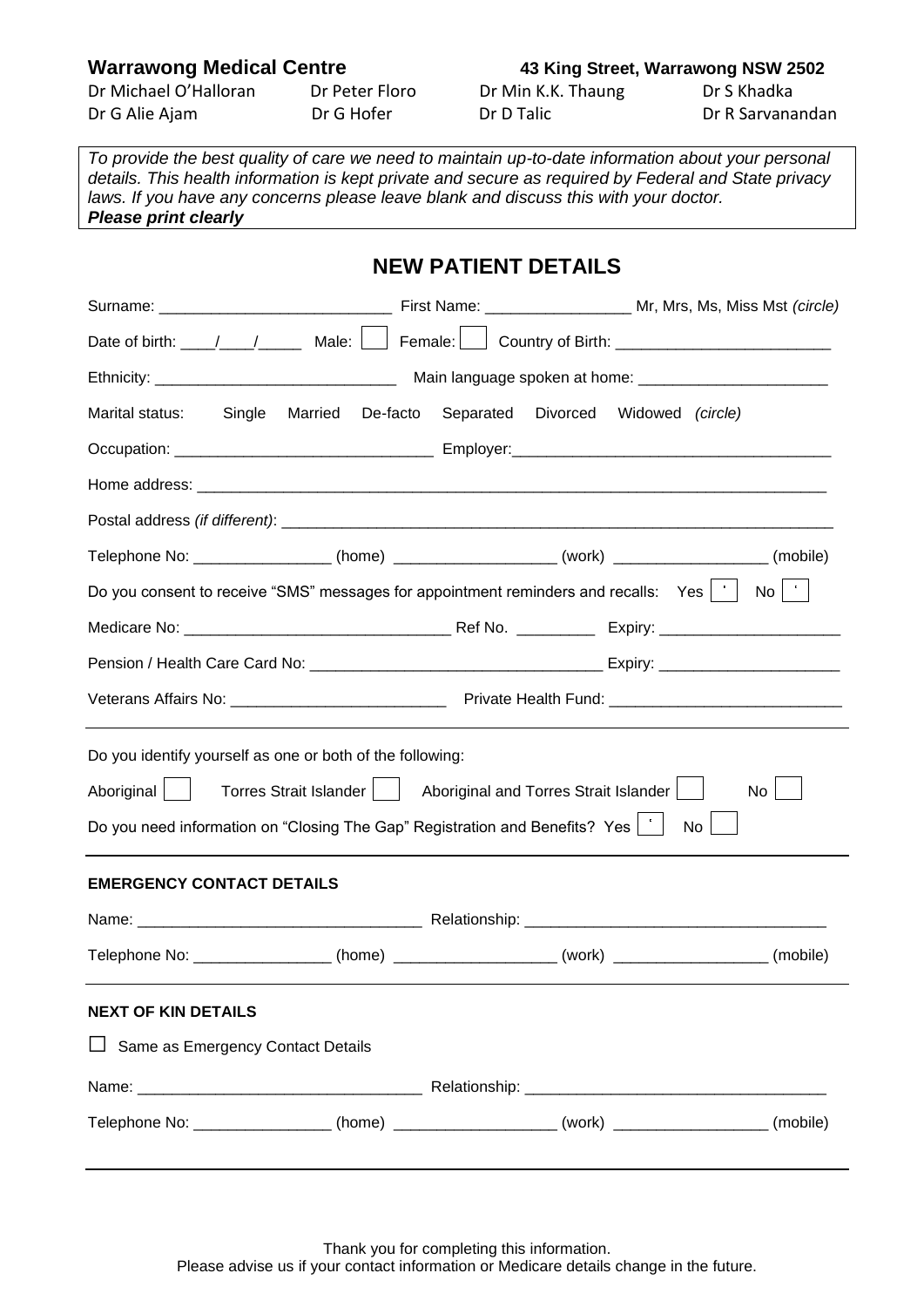| <b>Warrawong Medical Centre</b><br>Dr Michael O'Halloran<br>Dr G Alie Ajam                                     | Dr Peter Floro<br>Dr G Hofer |        | Dr D Talic                | Dr Min K.K. Thaung | 43 King Street, Warrawong NSW 2502<br>Dr S Khadka<br>Dr R Sarvanandan |
|----------------------------------------------------------------------------------------------------------------|------------------------------|--------|---------------------------|--------------------|-----------------------------------------------------------------------|
| <b>SOCIAL INFORMATION</b>                                                                                      |                              |        |                           |                    |                                                                       |
| Do you drink alcohol? Yes                                                                                      | No                           |        |                           |                    | How often do you drink alcohol (please circle):                       |
| 2-3 times a week<br><b>Never</b>                                                                               | 4 or more times a week       |        |                           | Monthly or less    | 2-4 times a month                                                     |
| How many standard drinks of alcohol do you have on a typical day (please circle):                              |                              |        |                           |                    |                                                                       |
| 1 or 2<br>3 or 4                                                                                               | 5 or 6                       | 7 to 9 |                           | 10 or more         |                                                                       |
| How often do you have 6 or more drinks on one occasion (please circle):                                        |                              |        |                           |                    |                                                                       |
| Never<br>Daily or Almost Daily                                                                                 |                              |        | Less than monthly         | Weekly             | Monthly                                                               |
| No<br>Do you smoke? Yes                                                                                        |                              |        | Have you ever smoked? Yes | <b>No</b>          |                                                                       |
|                                                                                                                |                              |        |                           |                    |                                                                       |
| Year Commenced Smoking ______________________________Last Quit Attempt __________________Or Never / Unknown    |                              |        |                           |                    |                                                                       |
| What type of exercise do you do? How many hours per week?                                                      |                              |        |                           |                    |                                                                       |
| YOUR HEALTH - Please write on the back of the form if you need more room.                                      |                              |        |                           |                    |                                                                       |
| Do you have any medical conditions?                                                                            | Yes                          |        | No                        |                    |                                                                       |
| If so, what:                                                                                                   |                              |        |                           |                    |                                                                       |
|                                                                                                                |                              |        |                           |                    |                                                                       |
| Allergies<br>Nil known                                                                                         |                              |        |                           |                    |                                                                       |
| List all allergies and intolerances to medications:                                                            |                              |        |                           |                    |                                                                       |
|                                                                                                                |                              |        |                           |                    |                                                                       |
|                                                                                                                |                              |        |                           |                    |                                                                       |
| List of other allergies:                                                                                       |                              |        |                           |                    |                                                                       |
|                                                                                                                |                              |        |                           |                    |                                                                       |
| Please list your current medications - prescribed and over the counter (e.g. vitamins, alternative medicines): |                              |        |                           |                    |                                                                       |
|                                                                                                                |                              |        |                           |                    |                                                                       |
|                                                                                                                |                              |        |                           |                    |                                                                       |